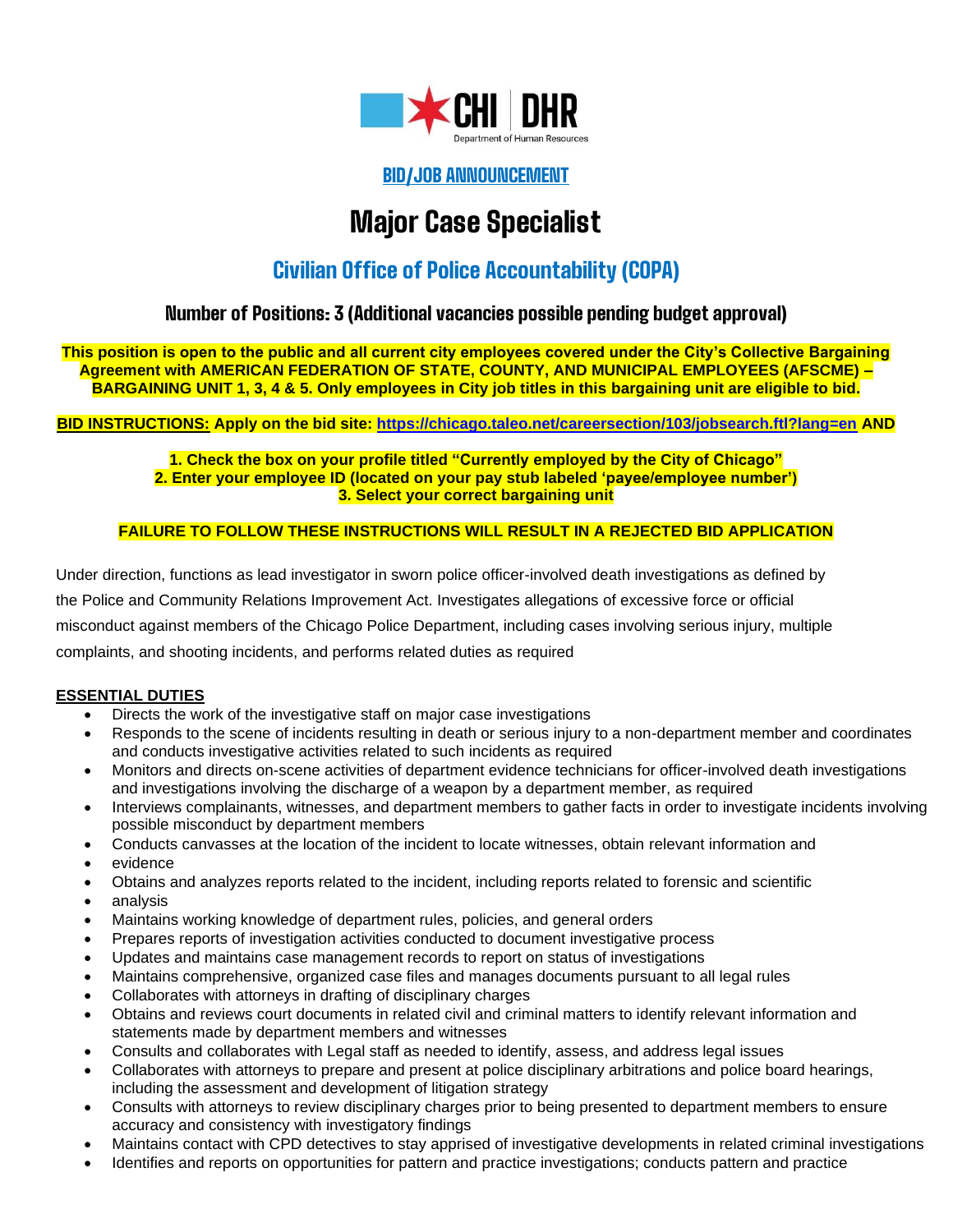investigations at direction of management

- Testifies in court, arbitration hearings and before the Police Board as needed
- Collaborates with the Cook County State's Attorney's Office and the U. S. Attorney's Office to prepare cases for criminal proceedings
- Identifies areas of improvement to police department tactics and training based on information obtained through investigations
- Prepares reports of investigation based on analysis of the evidence in light of the legal framework and makes preliminary recommendations regarding appropriate disciplinary action or other intervention that is appropriate based on the investigatory findings

**NOTE**: *The list of essential duties is not intended to be inclusive; there may be other duties that are essential to particular positions within the class.*

## **Location: COPA 1615 W. Chicago Ave, 4th floor, Chicago, IL 60622 Days: Monday - Friday**

**Hours: 9:00am - 5:00pm (call out, as needed)**

#### **THIS POSITION IS IN THE CAREER SERVICE**

#### **MINIMUM QUALFICATIONS**

Graduation from an accredited college or university with a Bachelor's degree, plus four (4) years of work experience conducting investigations (criminal, civil or fact finding), with at least two (2) of the four (4) conducting misconduct investigations that involve gathering, analyzing and evaluating evidence; conducting in-depth research, analysis and report writing; and conducting interviews with witnesses; or an equivalent combination of education, training and experience provided the minimum degree requirement is met.

- A valid State of Illinois driver's license is required
- Availability to work any duty watch is required
- Availability to participate in the on-call rotation for officer-involved death investigations.
- Certification:
	- $\circ$  Certified by the Illinois Law Enforcement Training Standards Board as a Lead Homicide Investigator, or similar training approved by the Illinois Law Enforcement Training Standards Board or the Department of State Police, or similar training provided at an Illinois Law Enforcement Training Standards Board certified school, or
	- $\circ$  Is willing to undergo such training within six months of hire in order to maintain position as a Major Case Specialist
	- o Post-graduate degree in Public Policy, Political Science, Social Science, Government or Law, preferred

#### **NOTE:** Per City of Chicago Municipal Ordinance #2-78-120, no investigator employed by the COPA Office shall be a current or former sworn member of the Chicago Police Department within the last five years.

#### **SELECTION REQUIREMENTS**

This position requires applicants to successfully pass a skills assessment test and complete an interview, which will include a written exercise. Test results will be sent out by the Department of Human Resources after test results have been compiled and analyzed. Applicants who receive a passing score on the test will be selected to interview. The interviewed candidate(s) receiving a passing score on the test and possessing the qualifications best suited to fulfill the responsibilities of the position, based on the oral interview and written exercise, will be selected for hire.

## **Preference will be given to candidates possessing the following:**

- A Juris Doctorate from an ABA accredited law school
- Previous professional experience with a federal, state, or local law enforcement agency as a sworn law enforcement officer
- Previous professional experience investigating incidents involving death or serious injury
- Trained or certified by an accredited body as a Lead Homicide Investigator
- Previous full-time employment with a local, state, or federal oversight agency
- Previous professional experience conducting investigations of employee misconduct or criminal conduct for either a government entity or a business entity that is not a retail establishment
- Previous professional experience prosecuting or defending felony criminal cases